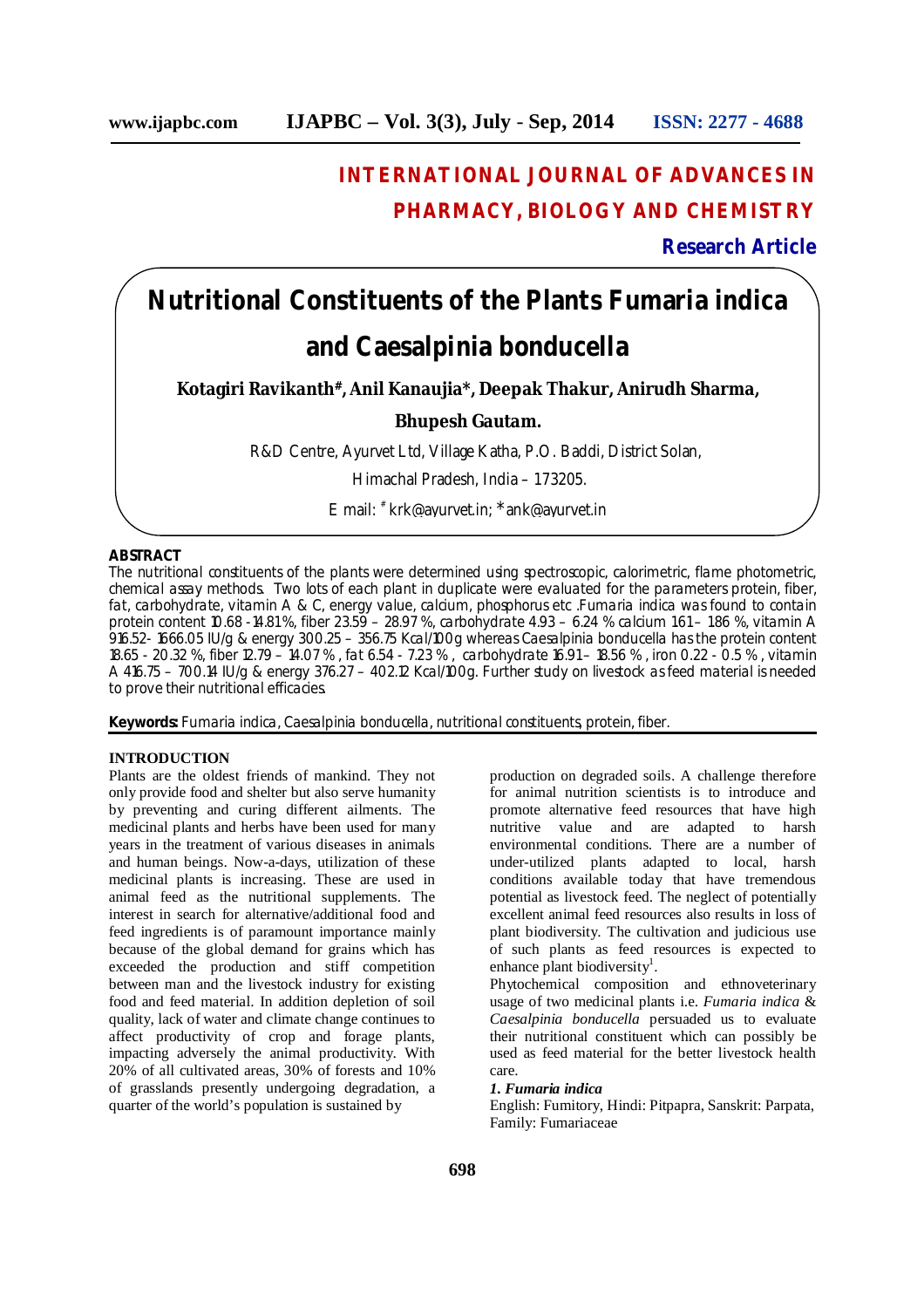

*Fumaria Indica*

**Botanical description** – Erect or procumbent, glabrous, annual herb, 15 – 30 cm high ; stem and branches glabrous or puberulous. Leaves  $1 - 2.5$  cm long, multifid, glaucous with linear – acute, mucronate segments. Flowers white or pale pink with purple tips, in 2.5 – 6.0 cm long racemes. Capsule globose, upto 1.5 mm in diameter, granular – rugose, 1 – seeded.

**Distribution** – Distributed over greater part of India from the Himalayas, Indo- Gangetic plains down to the Nilgiri mountains as a weed of cultivation, garden and also found along road sides ascending upto 3000 mter. Distributed in Afghanista, Persi, Turkistan, Baluchistan, Pakistan, Bhutan, Nepal, Mongolia and West Asia<sup>2</sup>.

# **Parts used**: Whole plant.

**Major chemical constituents**: Protopine, cryptopine, dl-bicuculline, aldumine, fumaridine, fumarizine, spiroisoquinoline and d-hydrastine are chief alkaloids of the plant. Other, minor, alkaloids include parfumidine, parfumine, coptisine,<br>tetrahydrocoptisine, fumariline, fumarilicine, tetrahydrocoptisine, fumariline,<br>narceimine. 8-methoxydih 8-methoxydihydrosanguinarine, oxysanguinarine, fumariflorine, lastourvilline, Nmethyl corydaldine, oxycoptisine, raddeanine, N - methyl-hydrasteine, dehydrocheilanthifoline, dehydrocheilanthifoline, narlumidine, papraine and paprazine, tannins, fumaric acid and other non-alkaloidal constituents<br>such as nonacosanol, sitosterol, 19such as nonacosanol, methyloctacosanol and 3-methyloctacosanol.

The plant is considered to be diuretic, diaphoretic, anthelmintic, laxative and is used to purify blood and in liver obstruction in ethnopharmacology. Pharmacological studies show that

F. indica possesses antipyretic, antidi arrhoeal and hypoglycemic properties. It is a smooth muscles relaxant and has hydrocholeretic, by stimulating bile excretion, and hepatoprotective effects.The plant has local reputation as antidyspeptic, blood purifier, cholagogue, diaphoretic, stomachic,sedativeand tonic and is also considered useful to treat constipation, abdominal cramps, fever, jaundice, leprosy and syphilis<sup>3</sup>.

**Ethnoveterinary usage:** It is a very common plant in veterinary medicine and is used to overcome constipation and urinary problems in cattle. It is used as a fodder in many parts of India, particularly in Assam. The leaf is used in udder infection of ruminants.

#### *2. Caesalpinia bonducella*

English: Bonduc nut, Hindi: Kantikaranja, Sanskrit: Latakaranja, Family: Caesalpiniaceae



*Caesalpinia Bonducella*

**Botanical description:** Large scandant or scrambling shrubs ; branches armed with recurved prickles. Leaves bipinnate, pinnae 6-11 pairs, leaflets stalked. Flowers yellow, fragrant, in axillary and terminal racemes. Pods oblong, densly armed with sharp wiry prickles, dehiscent. Seeds 1 or 2, globose or ovoid, grey.

**Distribution** – Throughout India, upto 1000 meter in Himalaya, in the plains on waste lands and coastal areas.

**Part used**- Root bark, leaf, seed

**Major chemical constituents**: The kernels contain 20 – 24 % fatty oil. The constituents of fatty acid composition are stearic, palmitic, oleic, linoceric, linolenic, and a mixture of unsaturated acid of low molecular weights. Seed kernels are known to contain protein. Aspartic acid, lysine, glycine, leucine, histidine, isoleucine, serine, tyrosine, glutamic acid, threonine, arginine, proline, L-alanine, methionine and phenyl alanine are the part of amino acid compostion of seeds. Other phytoconstituents such as bonducellin, caesalpin and ononitol have also been reported from seeds.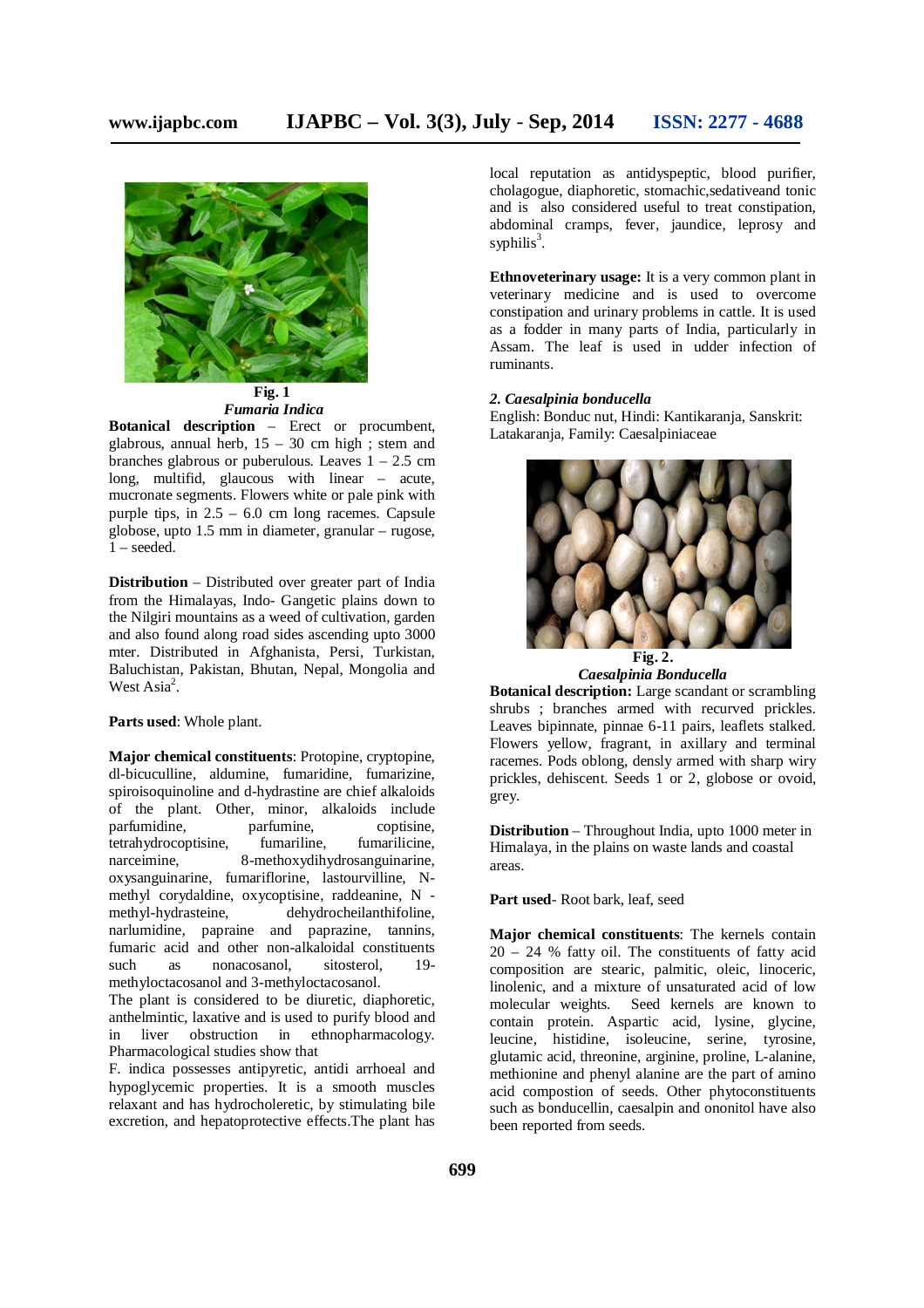Seeds are bitter, astringent, acrid, thermogenic, anodyne, antiinflammtory, anthelmintic, antiperiodic, digestive, stomachic, liver tonic and antipyretic. They are useful in cough asthma, leprosy, skin diseases, dyspepsia, dysentery, colic, haemorrhoids, intestinal worms etc.

**Ethanoveterinary usage:** The seeds, leaves and roots are used for the treatment of tachycardia, bradycardia, tuberculosis, and tympanitis, pain in the abdomen, fever, cold and cough and liver fluke in ruminants 4 .

The nutrient contents of the two plants i.e *Fumaria indica* & *Caesalpinia bonducella* were evaluated and are summarized in Table 1.

# **MATERIAL AND METHOD**

**Apparatus:** Kjeldahl assembly was used for the estimation of proteins, UV absorbance was taken on SHIMADZU UV 1700 UV VIS spectrophotometer, sodium was evaluated on Harrison's flame photometer.

**Reagents & material:** Chemicals and reagents used were of analytical reagent grade. Petroleum ether, chloroform, HPLC water and ammonia solution, sodium hydroxide, potassium hydroxide & potassium thiocyanate were from RANKEM. Sulphuric acid, citric acid & hydrochloric acid were of SD fine chemicals**.** Ferrous sulphate was from HIMEDIA, potassium persulphate was from JT Baker, sodium diethyldithiocarbamte was from Sigma Aldrich. Other chemicals used were of AR grade and procured from authentic sources.

#### **Methodology for the estimation of Fat:**

Defat the sample with petroleum ether (60-80 $^{\circ}$  C), Transfer the filtrate to a tared petridish portion wise and evaporate to dryness on a boiling water bath. Cool the petridish in desiccator and weigh. The extractive value is calculated as a percentage<sup>5</sup>.

Weight of residue in g Crude fat (% w/w) = ----------------------------------  $X$  100 Weight of sample taken in g

#### **Methodology for the estimation of Crude fibre:**

Defat the sample with petroleum ether (60-80 $^{\circ}$  C), reflux the marc sequentially in 0.255 N H2SO4 and 0.313 M NaOH. Washwith 1.25 % H2SO4, Water and ethyl alcohol. Dry and ignite the residue in silica crucible at 600 °C for 30 minutes .Cool the crucible in a dessicator and weigh for a constant weight and carry out the calculations<sup>6</sup>.

 $(W2 - W1) - (W3-W1)$ 

Crude fiber  $(\% w/w) =$  ---------------------------- X 100 Weight of sample taken in g

#### **Methodology for the estimation of Protein:**

Digest the sample with potassium sulphate and copper sulphate in 9:1 ratio in a digestion tube using concentrated H2SO4 at 400 °C for 35 minutes. Cool and add 100 ml of distilled water, transfer in a RBF and add 40% NaOH. Colour of the solution becomes blue. Add boiling chips and attach the RBF to Kjeldahl distillation apparatus, outlet of the apparatus is attached with conical flask having Boric acid solution with indicator. The distillation outlet tube is dipped in the boric acid solution. Distill the RBF mixture until the volume of conical flask containing boric becomes more than 150 ml. Titrate the distillate with 0.1N hydrochloric acid solution<sup>7</sup>.

% age of Nitrogen  $=$ 

=

 $[(ml)$  of 0.1N HCl for sample –  $(ml)$  of 0.1N HCl for blank] **x** 1.4007 **x** Normality of HCl

Quantity of sample [in g]

% age of Protein = Nitrogen content **x** 6.25

# **Methodology for the estimation of Ash:**

Ignite a known amount of sample placed in silica crucible in a muffle furnace at 750 °C for 5 hours and cool. Weigh the crucible till constant weight and calculate the % age  $ash<sup>8</sup>$ .

# **Methodology for the estimation of Carbohydrate:**

Digest the sample with 2.5 N HCl. Develop the color using anthrone reagent and take absorbance at 630 nm using glucose as standard. Calculate the result using linear regression curve plot<sup>9</sup>.

#### **Methodology for the estimation of Calcium:**

Digest the ash of accurately weighed sample with conc. HCL for 10 minutes and prepare the sample in HPLC grade water. Carry out the complexometric titration with EDTA using hydroxy naphthol blue indicator with color point pink to blue<sup>10</sup>.

#### **Methodology for the estimation of Phosphorus:**

Digest the sample with sulphuric acid. Cool and add nitric acid, boil till colorless solution is obtained. Develop the color with molybdovanadate reagent and take optical densities. Calculate the result using linear regression curve plot<sup>11</sup>.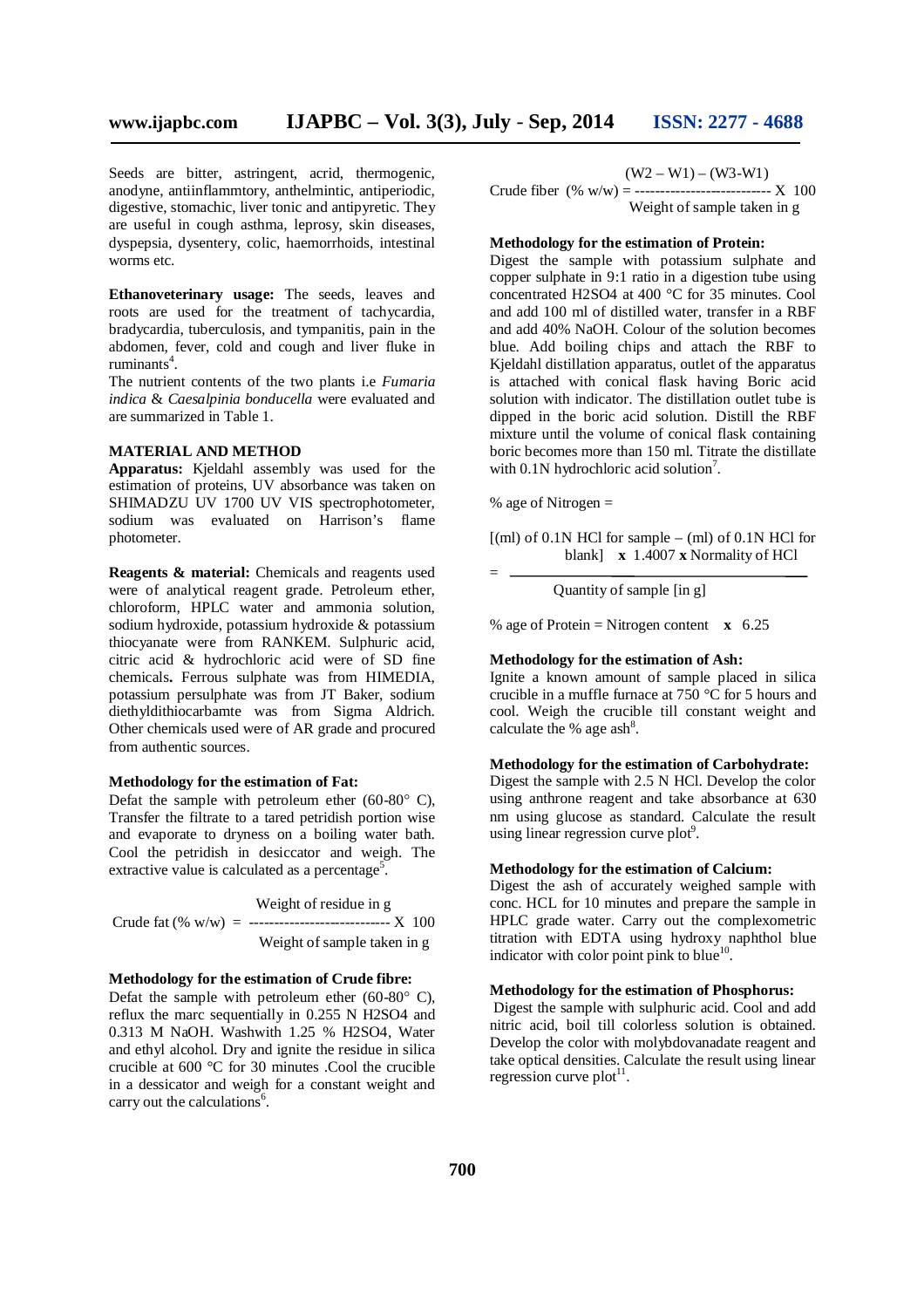### **Methodology for the estimation of Sodium:**

Prepare the sample by dissolving it in HPLC grade water, filter the solution before subjecting to Flame photometer. Use analytical grade sodium chloride as standard. Calculate the result using linear regression curve plot<sup>12</sup>.

#### **Methodology for the estimation of Iron:**

Iron in the herb is determined by converting the iron to ferric form using oxidizing agents like potassium persulphate and treating thereafter with potassium thiocyanate to form the red ferric thiocyanate which is measured cororimetrically at  $480 \text{ nm}^{13}$ .

#### **Methodology for the estimation of Copper:**

Copper is isolated and determined colorimetrically as copper diethyldithiocarbamate at pH 8.5 in the presence of EDTA as chelating agent. Copper reacts with sodium diethyldithiocarbamate in alkaline solution producing a yellow to brown color depending on the amount of metal present. The color is soluble in organic solvents and is extracted from the aqueous solution using carbon tetrachloride and is measured colorimetrically<sup>13</sup> .

# **Methodology for the estimation of Vitamin C:**

Weigh accurately about 0.1 g of sample and dissolve in a mixture of 100 ml of freshly boiled and cooled water and 25 ml of 1 M sulphuric acid. Immediately titrate with 0.05 M iodine, using starch solution as indicator until persistent blue violet color is obtained<sup>14</sup>.

# **Methodology for the estimation of Vitamin A;**

Boil gently the known quantity of sample containing not less than 500 units of Vitamin A with hydroquinone, ethanol and 50% solution of potassium hydroxide, cool, add water and partition with diethyl ether. Concentrate the organic layer on rotary evaporator and dissolve the mass in 2 propanol. Measure the absorbance at about 300, 310, 325 & 334 nm. Determine the wavelength of maximum absorption<sup>15</sup>.

Calculate the potency of sample from the expression: A325 (1%, 1 cm)  $x$  1830 = Vitamin A potency in units / g.

#### **Methodology for the estimation of Calorific value by bomb calorimeter:**

Weigh accurately about 1.0 g of sample pellet in silica crucible. Place a Nichrome wire across the electrodes and tie a thread touching with sample

pellet. Introduce 2 ml of water and charge he bomb with oxygen gas. Place the bomb in calorimeter vessel and make all the connections. Pour the measured quantity of water into the calorimeter and start the mixer. After 10 minutes of mixing, adjust the digital temperature meter to zero. Press the ignition button. Wait till the temperature raise to a constant value, record it.

$$
CV = T \times \frac{W - (CVT + CV_w)}{M}
$$

Where:

 $CV =$  calorific value of sample,  $T =$  temperature rise, W = water equivalent,  $CV_T =$  calorifica value of thread,  $CV_w =$  calorific value of ignition wire

# **RESULT & DISCUSSION**

The medicinal plants and herbs have been used for many years in the treatment of various diseases in animals and human beings. Now-a-days, utilization of these medicinal plants is increasing. These are used in animal feed as the growth promoters.

*Fumaria indica* & *Caesalpinia bonducella* are the plants known for their digestive, spasmolytic, diuretic, anthelmintic, hepatoprotective, diuretic, anthelmintic, hepatoprotective, antiinflammtory, antipyretic anti dysentery etc. activity. The nutritional contents of the two lots of each plant in duplicate were evaluated for the parameters protein, fiber, fat, carbohydrate, vitamin A & C, energy value, calcium, phosphorus etc (Table 1).

*Fumaria indica* has the protein content 10.68 -14.81 %, fiber 23.59 – 28.97 %, carbohydrate 4.93 – 6.24 % calcium 1.61 – 1.86 %, vitamin A 916.52- 1666.05 IU/g & energy 300.25 – 356.75 Kcal/100g.

*Caesalpinia bonducella has* the protein content 18.65  $- 20.32$  %, fiber  $12.79 - 14.07$  %, fat 6.54 - 7.23 %, carbohydrate  $16.91 - 18.56 %$  , iron 0.22 - 0.5 %. vitamin A 416.75 – 700.14 IU/g & energy  $376.27$  – 402.12 Kcal/100g

#### **CONCLUSION**

Both the plants have good nutritional value in addition to the pharmacological efficacy. Further study on livestock as feed material is needed to prove their nutritional efficacies.

# **ACKNOWLEDGEMENT**

We thank Mr. Mohanji Saxena, Managing Director, AYURVET Limited, for providing necessary facilities, help and guidance.